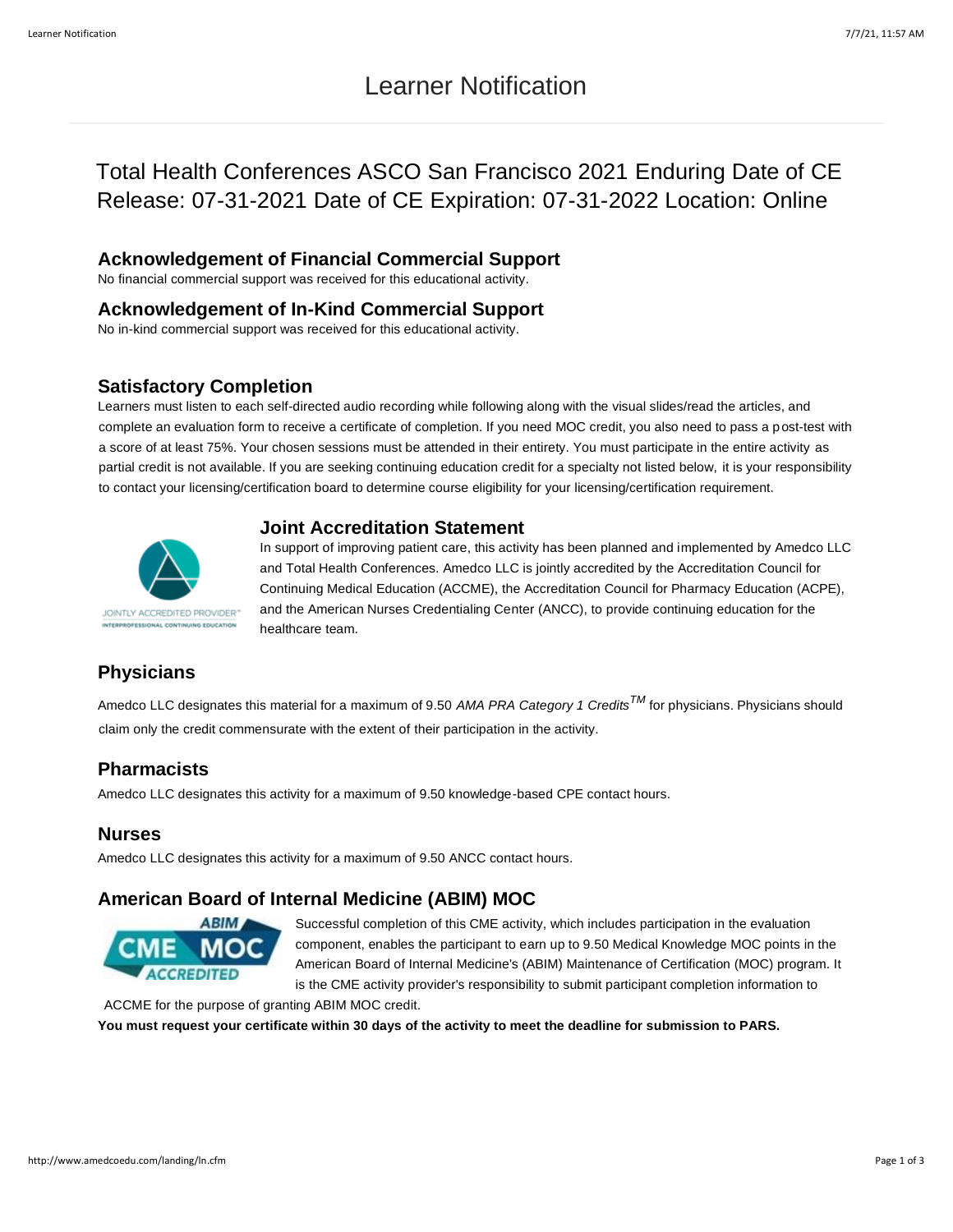## **Objectives - After Attending This Program You Should Be Able To**

- 1. Summarize the most significant advances presented at the 2021 ASCO Annual Meeting
- 2. Review the current standard of care for malignancies
- 3. Discuss controversies in the management of cancers

### **Disclosure of Conflict of Interest**

The following table of disclosure information is provided to learners and contains the relevant financial relationships that each individual in a position to control the content disclosed to Amedco. All of these relationships were treated as a conflict of interest, and have been resolved. (C7 SCS 6.1-6.2, 6.5)

All individuals in a position to control the content of CE are listed in the program book. If their name is not listed below, they disclosed that they had no financial relationships with a commercial interest.

| Name           | <b>Commercial Interest: Relationship</b>                                                                                                                                                                                                                                                                                                                                                                                                                                                 |
|----------------|------------------------------------------------------------------------------------------------------------------------------------------------------------------------------------------------------------------------------------------------------------------------------------------------------------------------------------------------------------------------------------------------------------------------------------------------------------------------------------------|
| Chloe Atreya   | Bristol-Meyers Squibb, Novartis, Gossamer Bio: Clinical Trial Site PI<br>Merck: Clinical Trial Site PI<br>Guardant Health: Clinical Study Overall PI                                                                                                                                                                                                                                                                                                                                     |
|                | Pionyr Immunotherapy: Scientific/Medical Advisory Board Member                                                                                                                                                                                                                                                                                                                                                                                                                           |
| Mille Das      | Verily, Varian, United Therapeutics, Celgene, Abbvie: Research Grant Overall Principal<br>Investigator<br>Novartis: Research Grant Site Principal Investigator                                                                                                                                                                                                                                                                                                                           |
| Tanya Dorff    | Bayer, Exelixis, Abbvie: Scientific/Medical Advisory Board Member                                                                                                                                                                                                                                                                                                                                                                                                                        |
| Shayma Kazmi   | Merck, Lilly:Stock Shareholder<br>Merck, Takeda, Eisai:Consultant<br>Gilead, Merck, Takeda, Eisai, Lilly, Jazz pharmaceuticals: Speakers Bureau                                                                                                                                                                                                                                                                                                                                          |
| Jennifer Klemp | National Cancer Institute, Pfizer Grants for Learning & Change: Research Grant Overall<br>Principal Investigator<br>Pfizer, Astra Zeneca: Consultant<br>Pfizer, Astra Zeneca: Speakers Bureau<br>Cancer Survivorship Training, Inc: Stock Shareholder<br>Cancer Resource Partners, LLC: Principal<br>University of Kansas Cancer Center: Employee                                                                                                                                        |
| David Maloney  | Paid to my institution from Kite Pharma, Juno Therapeutics and Celgene: Research Grant<br>Overall Principal Investigator<br>A2 Biotherapeutics<br>Juno Therapeutics<br>Celgene<br>Kite Pharma<br>Gilead<br>Novartis<br>MorphSys<br>Legend Biotech<br>Janssen<br>Genentech<br><b>BMS</b><br>Amgen: Consultant<br>Stock options from A2 Biotherapeutics: Stock Shareholder patents pending with<br>Juno Therapeutics, not issued, licensed, no royalties and no licensees:Patent<br>Holder |